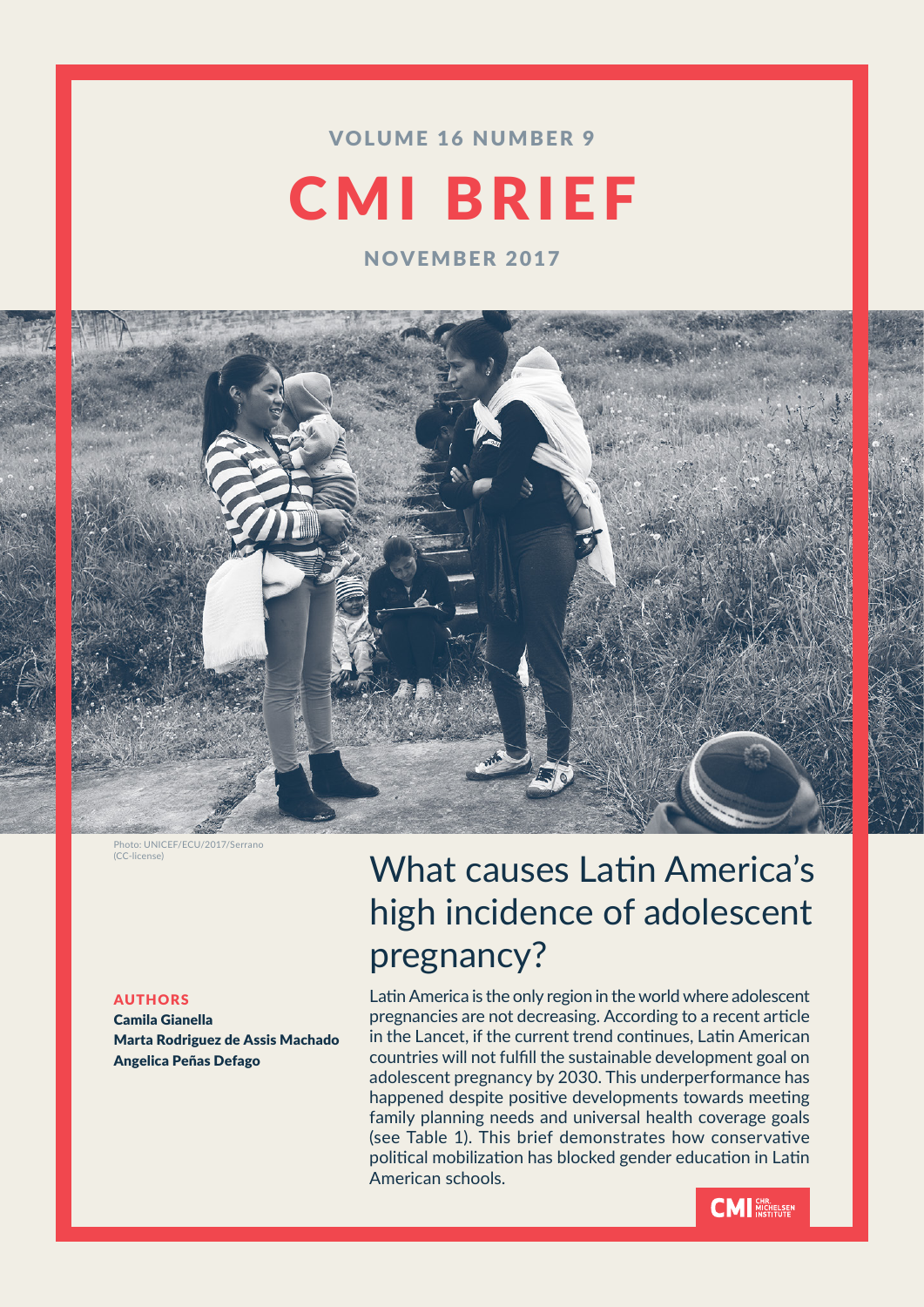|                           | <b>SDG</b> index | <b>UHC</b> index | <b>Family planning need</b><br>modern contraception | Adolescent birth rate |
|---------------------------|------------------|------------------|-----------------------------------------------------|-----------------------|
| Argentina                 | 64               | 59               | 80                                                  | 23                    |
| <b>Belize</b>             | 58               | 49               | 79                                                  | 16                    |
| <b>Bolivia</b>            | 52               | 43               | 48                                                  | 16                    |
| <b>Brazil</b>             | 62               | 60               | 96                                                  | 20                    |
| <b>Chile</b>              | 64               | 73               | 83                                                  | 28                    |
| <b>Colombia</b>           | 66               | 66               | 96                                                  | 32                    |
| <b>Costa Rica</b>         | 70               | 73               | 96                                                  | 29                    |
| Cuba                      | 70<br>.          | 70<br>.          | 98                                                  | 31<br>.               |
| <b>Dominican Republic</b> | 57               | 60               | 92                                                  | 15                    |
| <b>Ecuador</b>            | 60               | 59               | 87                                                  | 14                    |
| <b>El Salvador</b>        | 60               | 62               | 89                                                  | 20                    |
| <b>Guatemala</b>          | 53               | 46               | 71                                                  | 18                    |
| Haiti                     | 49               | 21               | 25                                                  | 30<br>a a a a a       |
| <b>Honduras</b>           | 51               | 47               | 85                                                  | 18                    |
| <b>Mexico</b>             | 67               | 69               | 87                                                  | 22                    |
| Nicaragua                 | 63               | 66               | 97                                                  | 14                    |
| Panamá                    | 67               | 62               | 94                                                  | 21                    |
| <b>Paraguay</b>           | 58               | 49               | 94                                                  | 27                    |
| Peru                      | 63               | 67               | 66                                                  | 24                    |
| <b>Suriname</b><br>.      | 58               | 49<br>.          | 72<br>.                                             | 31<br>.               |
| <b>Uruguay</b>            | 67               | 65               | 78                                                  | 24                    |
| Venezuela                 | 56               | 56               | 91                                                  | 18                    |

Table 1: Latin American countries projected performance by 2030 on selected SDG indicators

Source: GBD 2016 SDG Collaborators

Conservative mobilization through "gender ideology"

The blockage of gender education in Latin American schools can have dramatic effects on the health and life projects of young people, especially on young women. The recent wave of blockages of initiatives designed to introduce gender related content in school curriculums shows that policies are not only decided based on scientific evidence. Despite research evidence of the critical role played by sex education and gender equality in preventing adolescent pregnancy, the implementation of such programs is challenged by conservative mobilization. This opposition has been especially heated in the last decade. The debates around educational plans and gender-related public policies have been framed as a fight against "gender ideology".

The use of "gender ideology" to discredit attempts towards gender equality is not a new phenomenon. During the International Conference on Population and Development in Cairo (ICPD) in 1994 and the Fourth World Conference on Women in Beijing in 1995, the Holy See strategically used gender ideology to present gender as a model imposed by liberals against the traditional family. Gender was portrayed as an artificial definition originating from "savage capitalism", which aimed to destroy the traditional family. The Catholic hierarchy and its allies denounced movements, like the feminist and LGBTI movements, arguing that they undermine family values and threaten the moral fabric of society.

The gender ideology framing has been invigorated by the massive wave of self-nominated pro-life and pro-family mobilization that has swept Latin America over the last two decades. This new wave of conservative mobilization builds on the traditional political role that was previously

This publication is part of the UiB–CMI project *Sexual and Reproductive Rights Lawfare: Global battles* financed by the Norwegian Research Council.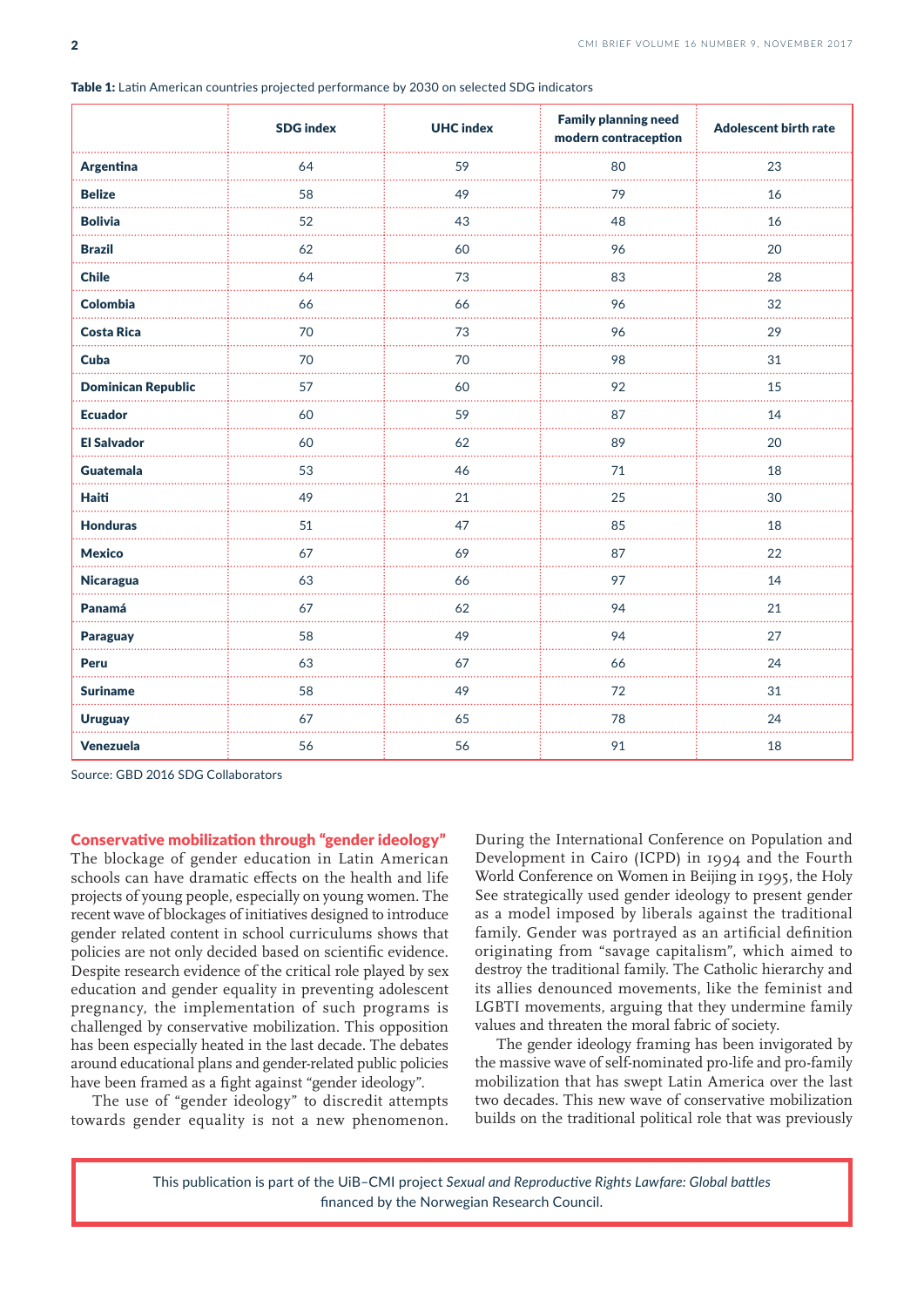mainly played by Catholic Church in the region. Although the Catholic Church is still recognized as an important prolife and pro-family leader, new actors and new mobilization structures have emerged.

#### Regressive policies and abortion bans

The rise of the conservative Evangelical churches throughout the region have expanded the coalition of anti-abortion actors. Civil society actors – like professional associations, bioethics groups and pro-life and profamily NGOs – have inspired massive rallies and public campaigns. Conservative movements have an important, sometimes dominant, presence in the legislature of their respective countries which explains the regressive role Latin-American parliaments play in all sexual and reproductive rights and minority rights. Conservatives can block changes, approve regressive bills, and pressure the executive branches to withdraw the gender equality agenda. In Argentina, Brazil, El Salvador, and Peru, where there is a high level of polarization between voters and political adversaries and presidents are elected on second rounds by slight margins of votes, religious conservative actors negotiate directly with the executive. From Mexico to Argentina, abortion rights in the region have gained remarkable saliency and traction in political campaigns and party policies.

In El Salvador and Nicaragua, a total ban on abortion has been approved. In these countries, the anti-abortion movement mobilized hundreds of thousands of protesters in marches supporting absolute abortion bans, created alliances with media, civil society, and professional organizations, and successfully generated new restrictions on abortion rights—restrictions that have negatively affected the health and freedom of the region's most marginalized women.

Brazil is another example of this new alliance. The national movement, Brazil without Abortion (*Movimento Nacional da Cidadania pela Vida – Brasil sem Aborto*), founded in 2006, unites local pro-life and pro-family associations and mobilizes annual national marches and pervasive public campaigns. They have a direct connection with the parliamentary pro-life and pro-family caucus, also founded in 2006. Since its creation, the caucus has gradually increased its political power in Congress. In the last decade, sexual and reproductive rights and gender equality issues have experienced threats and kickbacks both in the legislative and the executive spheres.

The movement has also demonstrated remarkable national and transnational organizational capacity across the region. International pro-life organizations – like Human Life International – have influenced and mobilized expertise to local organizations across the region. It is also remarkable how strategies can be adapted to different national contexts.

#### The political battles in the Ministries of Education

In 2015, 2016 and 2017, Ministers of Education in Brazil, Colombia, Uruguay and Peru faced strong opposition from conservative groups. In Peru, conservative organizations won a court case against the inclusion of a gender sensitive approach in the school curriculum (Expediente N 00011-2017-0-1801-SP-CI-01), and supported the Parliament's removal of two Education Ministries. In 2017, Uruguay has been experiencing strong opposition to the the proposal elaborated by the Uruguayan National Council of pre-school and primary education to include comprehensive sexual education at schools. Conservative groups as *"A Mis Hijos No Los Tocan"* (do not touch my children) have been behind this mobilization.

In 2016 in Colombia, during the negotiations of the Peace Agreement between the government and The Revolutionary Armed Forces of Colombia (FARC), the gender ideology frame was actively used as a weapon to gain votes against this agreement. Gender ideology was used by conservative actors to reject the inclusion in the peace agreement of: "the elimination of all forms of discrimination, valuing women as political subjects." It sought to combat discrimination "including those based on gender and sexual orientation and diverse gender identity" and to clarify "the impact of conflict on children and adolescents and gender-based violence". After the referendum where the Peace agreement was rejected, the Minister of Education, Gina Parody resigned. She paid the political price for defending the peace agreement and the gender sensitive approach.

In Brazil, in 2011, school material prepared by the Ministry of Education promoting diversity in schools, was recalled after strong pressure from conservative movements, Evangelical and Catholic leaders. The material "Schools without Homophobia" (maliciously termed "Gay Kit" by the opposition), was denounced as an instrument to promote homosexuality among children and destroy families. Since then, the fight to eliminate gender sensitive language and sex education from the national plans of education has intensified. In 2014, conservative congressmen edited the Brazilian National Plan of Education and removed the clause that stated that one of the goals of the public educational system is "the overtake of educational inequalities, with emphasis on the promotion of racial, regional, gender and sexual orientation equality". The same counter-mobilization took place at the state and municipality level. The case eventually reached the Brazilian Supreme Court in a polemic judgement in which religious teaching in public schools was authorized. In 2014, a movement called "A school without a party" proposed a bill of laws advocating for the ban of sexual education and critical views of history and social sciences in schools, which they frame as "gender ideology" and "ideological indoctrination". Since 2014, at least 62 bills of laws based on the "right to conscious" and "religious freedom" of families were proposed in the Congress and State Legislative Houses. Brazil is just one example of a cross-regional wave of protests against sexual education and gender equality in school's curricula that has been successful in influencing public educational policies.

#### Towards a better understanding of political determinants of health

Most countries in Latin America have already experienced setbacks in rights and significant cutting in gender related public policies. Understanding the political determinants of health, such as the new wave of conservative mobilization, is necessary to evaluate their impacts on women's and